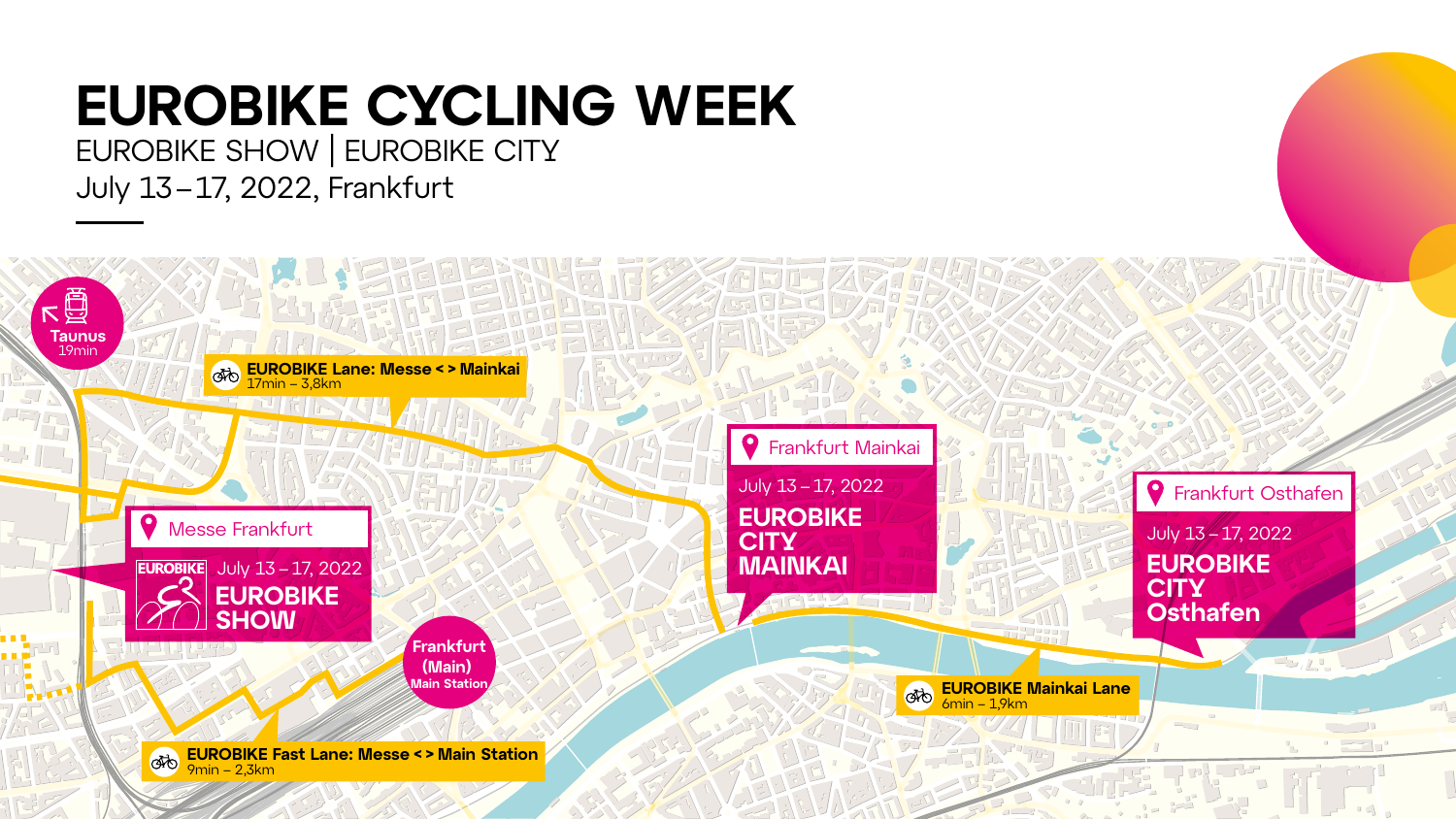



# **EUROBIKE SHOW** Site plan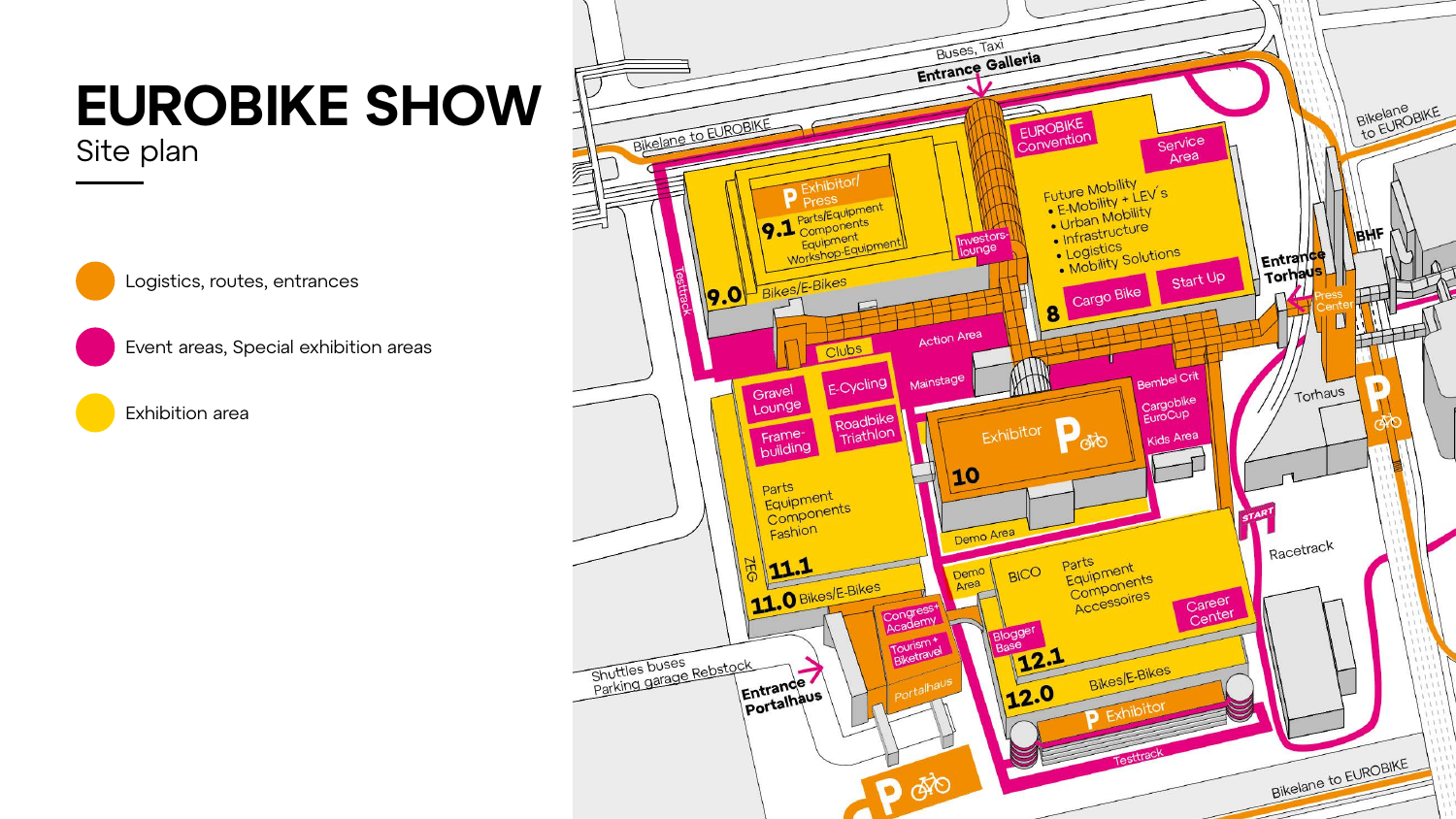# **EUROBIKE SHOW** Focus

- indoors
- outdoors
- Special areas
- Test tracks
- Bicycles, parts, accessories
- Clothing, accessories
- Services, Services

| <b>Exhibition</b><br>July 13-17, 2022<br>9 $a.m.-6$ p.m.             | <b>Halls:</b> 8, 9, 11, 12 + outdoor area<br>Admission Wed. - Fri.: 1 day: 63€                          | 2 days: $80 \in$<br>3 days: 85€                                                                                                                                     |  |
|----------------------------------------------------------------------|---------------------------------------------------------------------------------------------------------|---------------------------------------------------------------------------------------------------------------------------------------------------------------------|--|
| <b>Festival</b><br>July 16-17, 2022<br>9 $a.m.-6$ p.m.               |                                                                                                         | <b>Halls:</b> 8, 9, 11, 12 + outdoor area<br>Admission Wed. - Fri.: $1$ day: $15/13 \in$<br>2 days: $22/20 \epsilon$<br>1 day family: $376$<br>2 days family: $53€$ |  |
| <b>Conferences</b><br>July 12-15, 2022<br><b>Portalhaus + Hall 8</b> | <b>July 12, 2022</b><br><b>BIKE BIZ</b><br><b>REVOLUTION</b><br><b>Admission Fee:</b><br>100 $\epsilon$ | <b>July 13, 2022</b><br><b>EUROBIKE</b><br><b>CONVENTIOI</b><br><b>Admission Fe</b><br>$159 \in (Comb)$                                                             |  |

- Future & Urban Mobility
- E-bikes, scooters, LEV'S
- Road bike, Gravel, MTB
- Cargo bikes, startups
- Cycle tour, insurance
- To inform • Testing • Advise • To inspire • Criteria • Cargo Bike Race • FMB slope style • Impeller Race • Bike Brands • Food & Beverage • Stage program • Bike Clubs • Test Track • Workshops • Competitions • Kids Test Track  $\mathbf{N}$ ee: oi-Ticket) July 14, 2022 **START UP & INNOVATION DAY** July 14, 2022 **CARGO ACADEMY** July 15, 2022 **TRAVEL TALK** Admission Fee: 159 € (Combi-Ticket)



## **Festival visitors:**

Families, bike fans, commuters

### **Visitors:**

Wed – Fri: 50,000 Sat – Sun: 50,000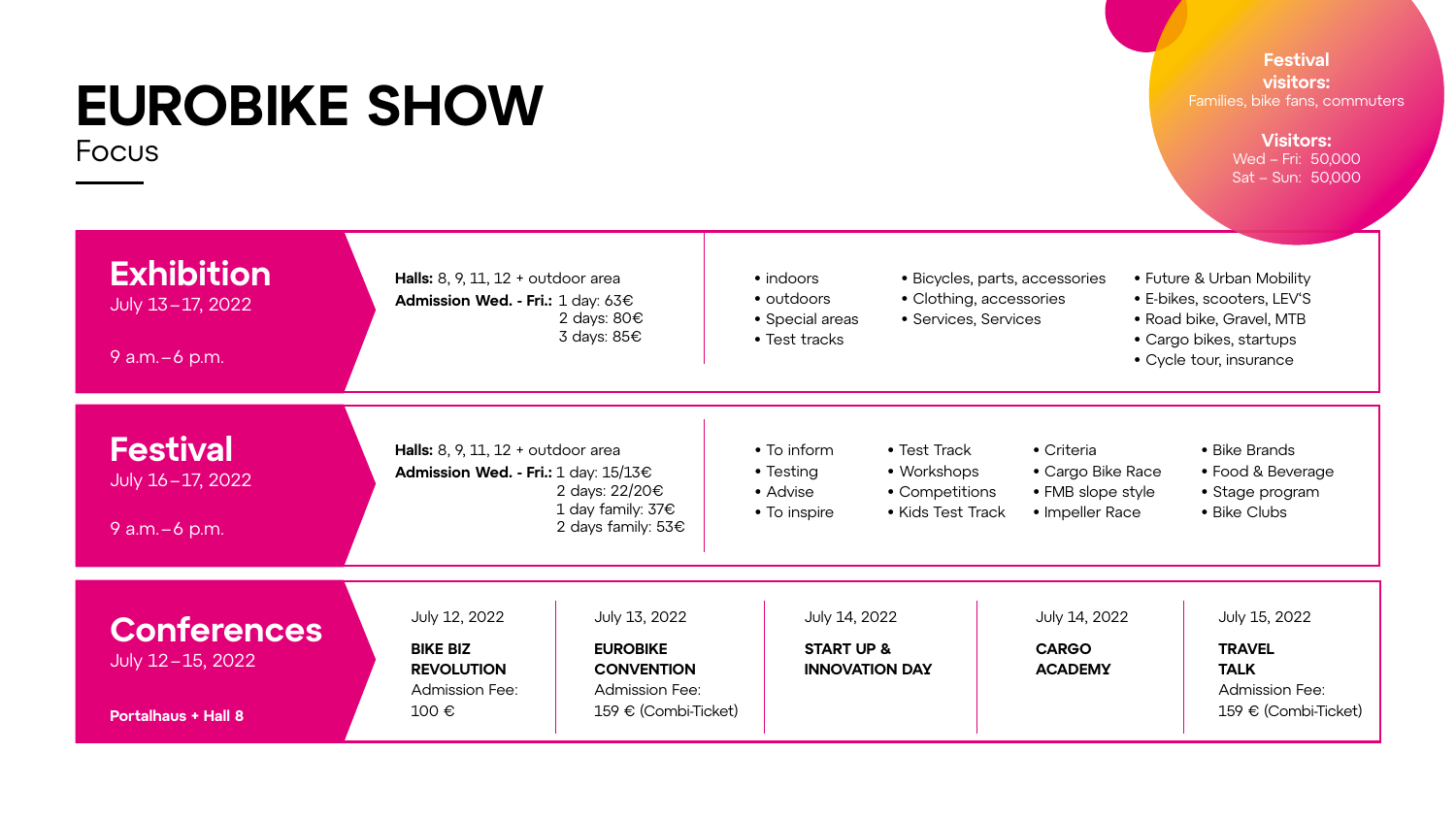## **Portalhaus**



## **Hall 8 Future Mobility Forum**



## **BIKE BIZ REVOLUTION**

Tue. July 12, 2022, 12:45 p.m. – 6:00 p.m.

Topic: Conference for Visionaries

Target: Top decision-makers in the bicycle industry, Investors, innovators, members of the press

## **EUROBIKE CONVENTION**

Wed. July 13, 2022, 10 a.m. – 6 p.m.

- Topic: Designing the Future of Mobility (planned, job and local mobility)
- Target: Urban planning and administration, companies, actors of local mobility

## **GRAVEL TALK**

Thu. 13 + Sat. 16 July, 2022, 2 – 4 p.m.

Topic: Offroad + Microadventure = Gravel Target: Bike industry, bike tourists, bike fans

## **START UP & INNOVATION DAY**

Thu. July 14, 2022, 10 a.m. – 6 p.m.

- Topic: Here to learn/innovate/ network
- Target: Start-ups, innovators, investors, accelerators

### **EUROBIKE ACADEMY**

Wed. 13 – Sun. July 17, 2022, 10 a.m. – 6 p.m.

- Topic: Topics which move the bicycle industry
- Target: From experts for experts

**CARGO ACADEMY**

Thu. July 14, 2022, 2 p.m. – 6 p.m.

Topic: politics, components, infras-

tructure, security

Target: bicycle industry and -trade,

associations, science, me-

dia, administration

### **Frame Builder Talk**

Wed. 13 – Sun. 17 July, 2022, 11 a.m. – 12 p.m.

Topic: Innovations, disruption and creativity Target: Frame builders, bicycle industry, bike fans

## **TRAVEL TALK**

Fri. July 15, 2022, 11 a.m. – 5 p.m.

- Topic: From the niche to mass trend
- Target: cyclists, cities and municipalities, industry and trade



## **EUROBIKE CAREER CENTER**

Wed. 13 – Sun. July 17, 2022, 10 a.m. – 5 p.m.

Topic: Education, training and reform of cycling professions Target: Pupils, associations, schools

# **EUROBIKE SHOW** Conference Program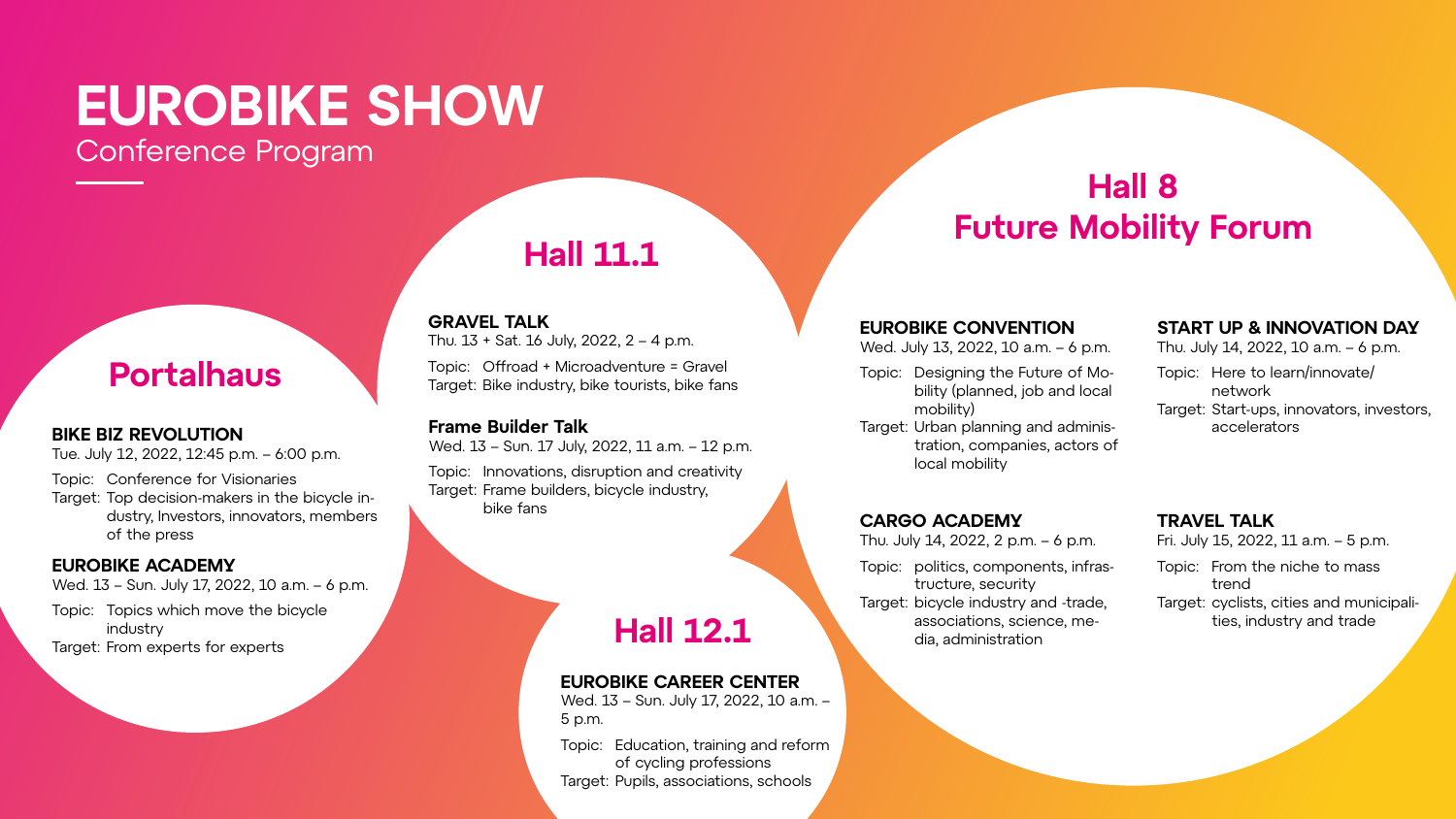# **EUROBIKE SHOW** Events Calendar: July 12–17, 2022

**Industry Talk** 11 a.m.–12 p.m.

**BIKE BIZ REVOLUTION** 12:45–6:00 p.m.

**Networking Dinner** 6–10 p.m.

## **Tuesday Wednesday** Thursday Friday Saturday Sunday

**Breakfast of the Mobilitätsforum**  8–9:30 a.m.

**EUROBIKE CAREER CENTER**  9 a.m.–6 p.m.

**EUROBIKE ACADEMY** 10 a.m.–6 p.m

**Opening of EUROBIKE & EUROBIKE CONVENTION**  10–10:45 a.m.

**EUROBIKE CONVENTION**  10:45 a.m.–6 p.m.

**Frame Builder Talk**  11 a.m.–12 p.m.

**Leaders' Breakfast** 8–9:30 a.m.

**EUROBIKE CAREER CENTER**  9 a.m.–6 p.m.

**EUROBIKE ACADEMY** 10 a.m.–6 p.m.

**START UP & INNOVATION DAY**  10 a.m.–6 p.m.

**CityChangerCargoBike**  11 a.m.–1 p.m.

**Frame Builder Talk** 11 a.m.–12 p.m.

**CARGO ACADEMY**  2–6 p.m.

**GRAVEL TALK** 2–4 p.m.

**EUROBIKE PARTY**  6 p.m.–open End

**Women in Cycling/ Mobility Breakfast**  8–9:30 a.m.

**EUROBIKE CAREER CENTER**  9 a.m.–6 p.m.

**EUROBIKE ACADEMY** 10 a.m.–6 p.m.

**All female panel: mobility budget**  10–11 a.m

**TRAVEL TALK**  11 a.m.–5 p.m.

**Frame Builder Talk**  11 a.m.–12 p.m.

**Bike & BUSINESS AWARD of the LAND HESSEN**  1–3 p.m.

**BEMBEL CRIT** 9 a.m. – 6 p.m

**EUROBIKE CAREER CENTER**  9 a.m.–6 p.m.

**EUROBIKE ACADEMY** 10 a.m.–6 p.m.

**Drop & Roll Tour** 10 a.m.–6 p.m.

**FMB Slopestyle** 10 a.m.–6 p.m.

**Frame Builder Talk** 11 a.m.–12 p.m.

**GRAVEL TALK**  2–6 p.m.

**EuroCup Cargo Bike**  9 a.m. – 6 p.m

**EUROBIKE CAREER CENTER** 9 a.m.–1 p.m.

**EUROBIKE ACADEMY** 10 a.m.–1 p.m.

**Drop & Roll Tour** 10 a.m.–3 p.m.

**FMB Slopestyle** 10 a.m.–3 p.m.

**Frame Builder Talk** 11 a.m.–12 p.m.

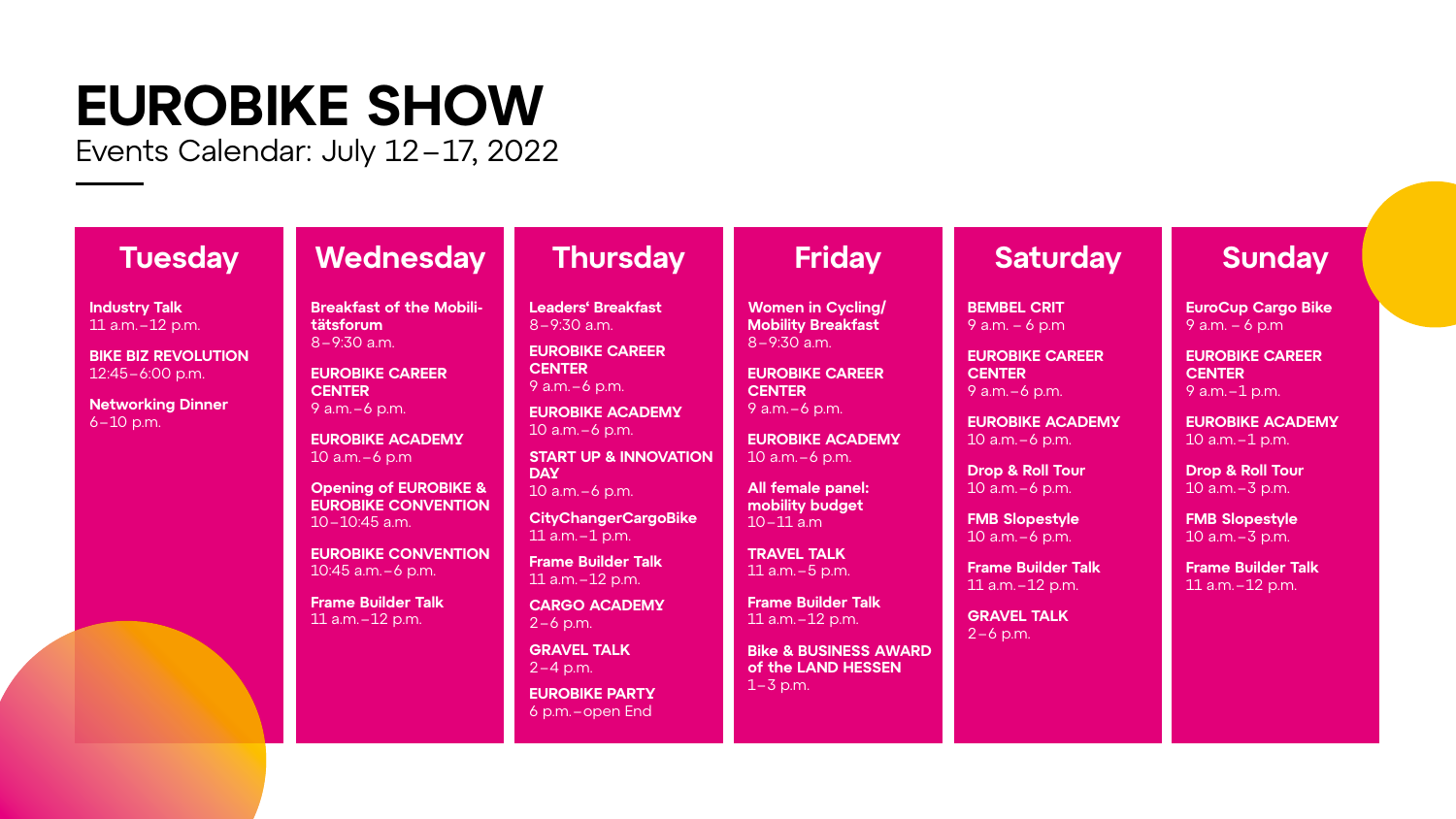# EUROBIKE CITY **MAINKAI**

# EUROBIKE **CITY Osthafen**

## **Bicycle Flea and Bicycle Art Market**

Sat. July 16, 2022, 9 a.m.–6 p.m.

• Upcycle & Recycle • Handmade & Bike Art

### **Cycle marathon in Frankfurt**

Sun. July 17, 2022, 8 a.m–4 p.m.

- The cycling experience for the whole family
- 5 routes from 40 to 250 km
- Refreshments along the route

### **On site setting**

- 2 stages (race and event stage)
- Food/beverage, restrooms
- Bike parking

## **On Site Setting**

In selected Clubs in **Frankfurt** 

# **EUROBIKE CITY Highlights**

- DJ Set Up
- Food/beverage, restrooms



- Street food festival
- Kids Bike Track
- Information booths of cycling initiatives, cycling clubs, etc.
- Lots of hands-on activities around the bike

- 
- 

## **Pump Track Challenge BMX shows & workshops**

Fri. 15 - Sat. 16 July 2022, from 4 p.m.

Action, fun and challenge for young and old

## **Chilling & grilling**

End the day with music, food and beverage

## **EUROBIKE CLUB NIGHT**

Friday + Saturday from 11 p.m.